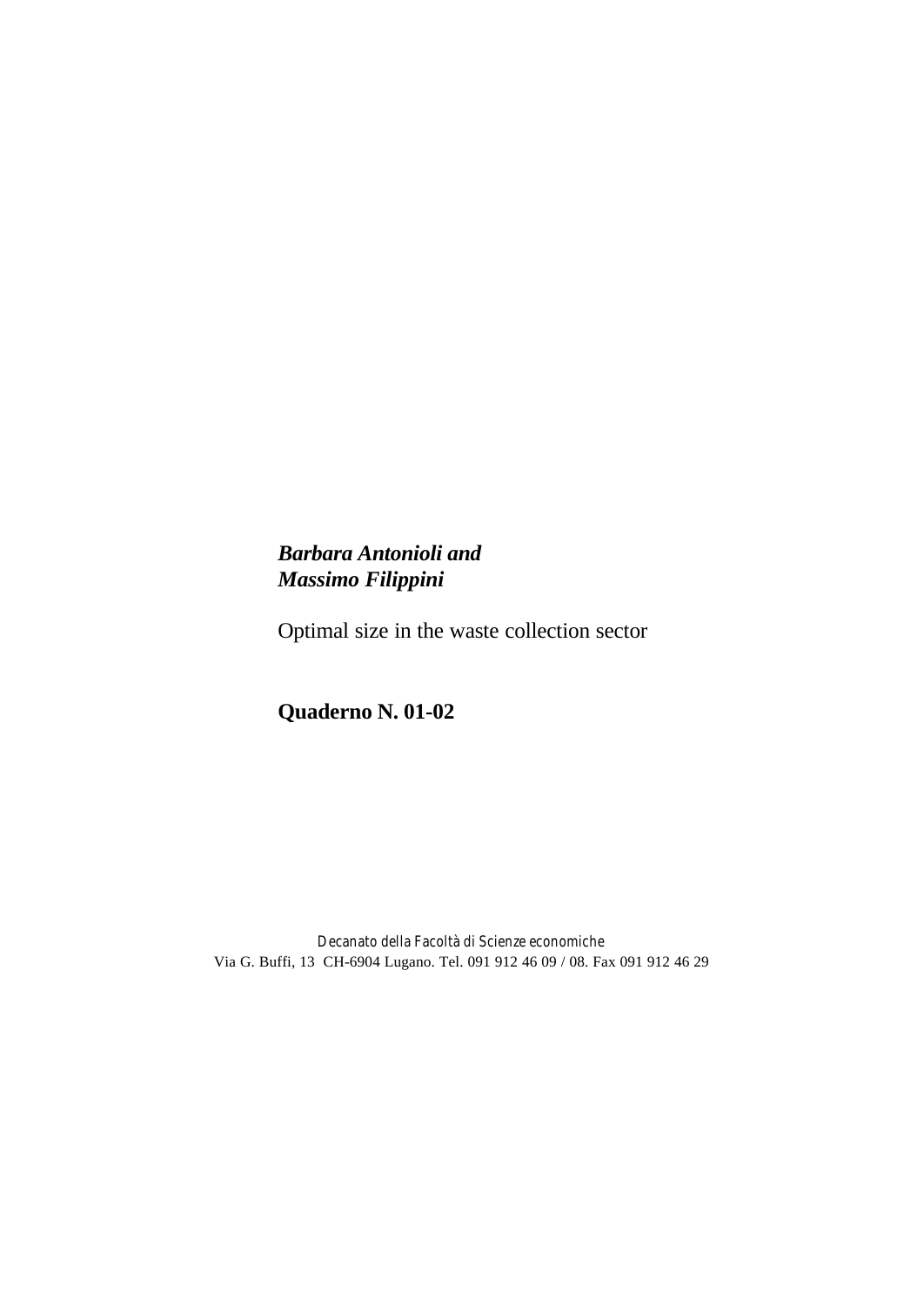# **Optimal size in the waste collection sector**\*

Barbara ANTONIOLI University of Lugano Department of Economics Via G. Buffi, 13 6904 Lugano, Switzerland and University of Bologna

Massimo FILIPPINI University of Lugano Department of Economics Via G. Buffi, 13 6904 Lugano, Switzerland

February 2000

**Abstract:** The purpose of this study is to analyze the cost structure of a sample of Italian waste collection firms in order to assess economies of scale and density and, therefore, to define the optimal size of the firms in this sector. A total and a variable translog cost function were estimated using panel data for a sample of 30 firms of waste collection and disposal operating at the provincial level over the period 1991-1995. In both models, results indicate the existence of economies of density and economies of scale for most output levels.

The empirical evidence suggests that franchised monopolies, rather than side-by-side competition, is the most efficient form of production organization in the waste collection industry. Further, the majority of the firms are not operating at an optimal scale. Therefore, the consolidation of adjacent service territories in small provinces is likely to reduce costs.

l

<sup>\*</sup> We are grateful to CISPEL and NOMISMA for general assistance in constructing the database for the empirical analysis. We would also like to thank Gina Poncini for proofreading the final version of this paper. The views expressed in this paper are strictly personal. Responsibility for any remaining errors lies solely with the authors.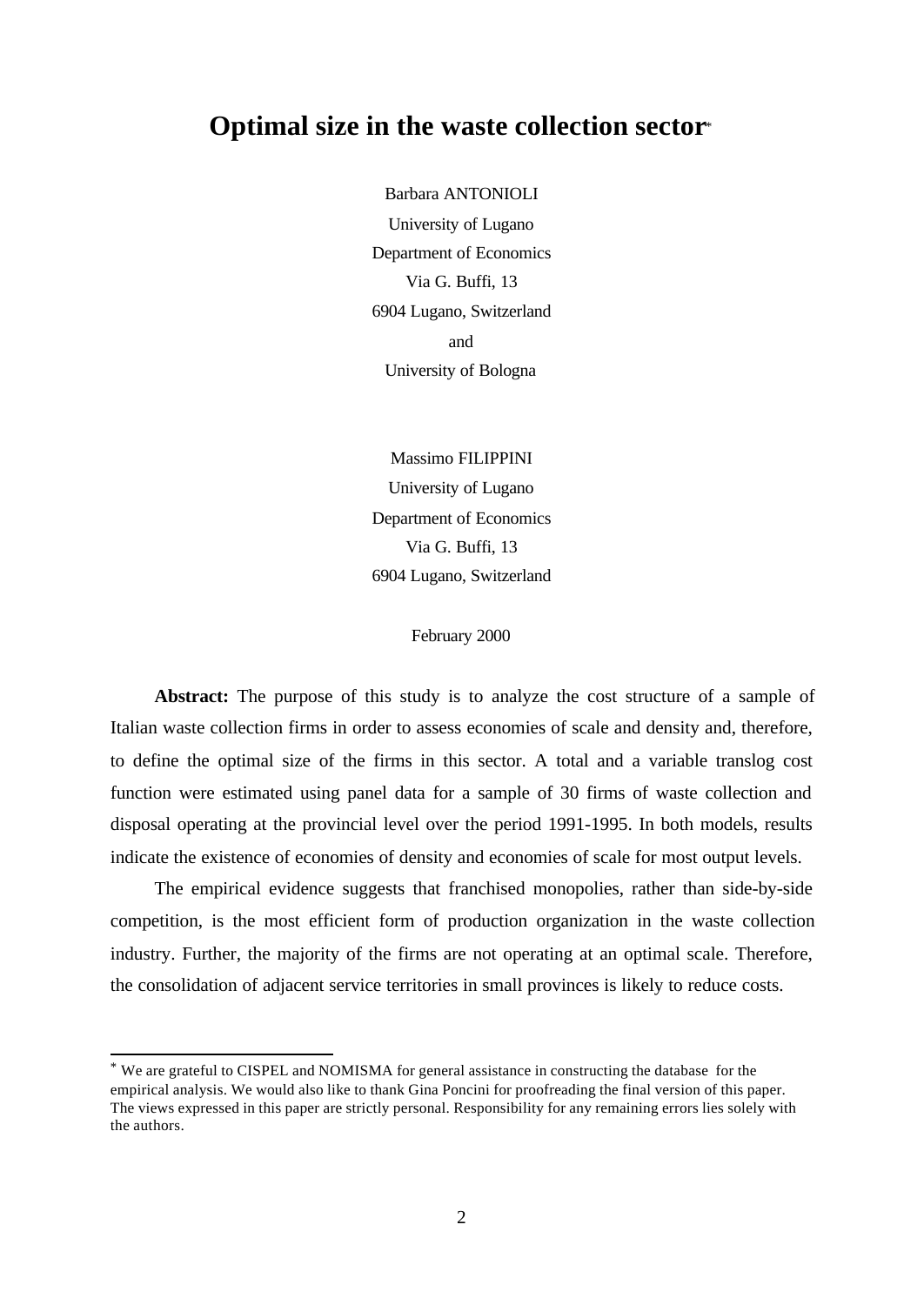# **1. Introduction**

In Italy, the waste sector is undergoing a radical change in organizational and market structure.

Decree 22/97 defines a new economic regulation of the waste sector, aimed at introducing the integrated management of the production process in each regional service area, which generally coincides with the province. However, the regional lawmaker has the faculty to define different confines of regional service areas, in order to reach the optimal size of the service area from an economic point of view. Of course, the correct definition of the optimal size in this industry is linked to the dimension of economies of scale and density.

The purpose of this study is to make a contribution to this debate through the econometric estimation of a translog total and variable cost function for a sample of Italian waste collection and disposal firms operating at the provincial level. This study is useful in order to verify the presence of economies of scale and density and to define an optimal size of the service area. These firms operate as local franchised monopolies in waste collection and disposal in their legally defined service areas.

The production process of the firms operating in the Italian waste-collection sector goes through three phases: garbage collection, treatment and disposal. Generally, we can distinguish two types of firms: the first (Type I) characterized by those that collect, treat and organise the disposal of garbage; the second (Type II) represented by firms which primarily collect and treat garbage. For waste disposal, Italian firms can choose between two procedures: either incineration or landfill. All firms in our sample of Type I firms use the landfill method.

The results of this study are relevant to several regulatory issues. First, they provide information about the validity of the natural monopoly argument in the waste collection sector. Second, they permit judgement to be made about the legal assignment of service areas. Third, they contribute to an evaluation of the definition of the optimal size of service areas. Both total and variable cost function approaches are used in this study. We decided to use both because each has a unique weakness. The total cost function assumes that the firms are in static equilibrium, using all inputs at their optimal levels. This is a strong assumption, because waste collection firms could have some problems in adjusting their capacity instantaneously. The variable cost model removes that weakness; on the other hand, the inclusion of the capital stock variable in the model specification is likely to increase a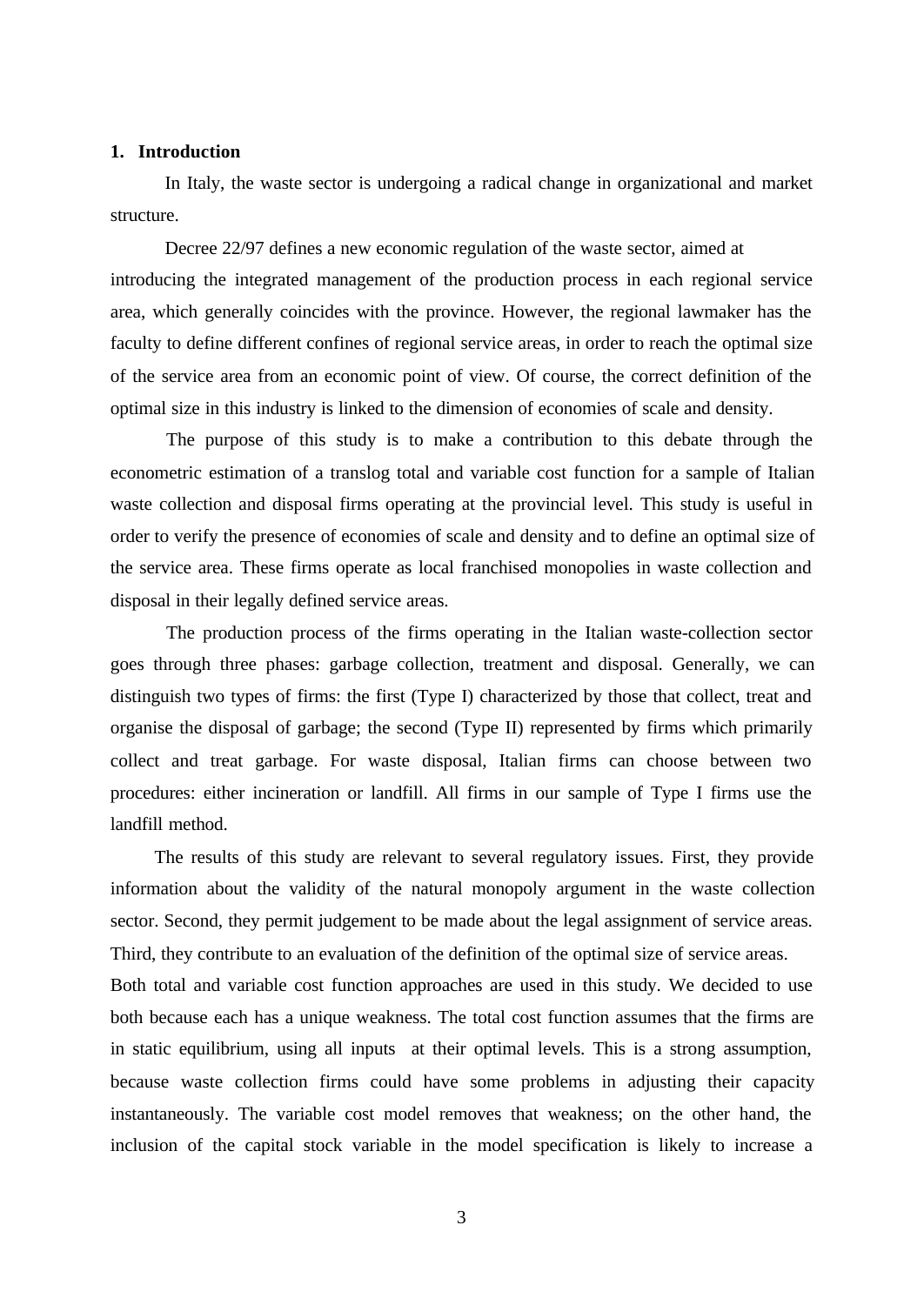multicollinearity problem in the econometric estimation.

This article is organized as follows. Section 2 illustrates the cost model. Section 3 presents the data for the sample of waste collection firms whose cost structure forms the center of interest in this study. Parameter estimates of the total cost function and other empirical results are presented in Section 4. Section 5 presents the empirical results in terms of the variable cost function, in which the capital stock is held constant. The policy implications and the conclusions are examined in Section 6.

# **2. The cost model specification**

l

Previous studies on the cost structure of waste collection firms are few and outdated. The most relevant studies for our analysis are those by Stevens (1977), Tickner and McDavid (1986) and Antonioli, Fazioli and Filippini (2000). These studies try to analyze how the cost of waste collection varies with the nature of the ownership, size and degree of competition in the market.

Stevens studied the cost structure of waste collection for a sample of 340 public and private waste collection firms in the U.S. from 1974 to 1975. Stevens used a log-linear total cost function with the following explanatory variables: output, price of labor and price of capital. The output is measured in tonnes of waste collected. Empirical results highlight the presence of economies of scale for small cities, while for cities with a population greater than 50,000 there were no economies.

Tickner and McDavid used a log-linear function to analyze the relation between effects of scale and market structure on a sample of 132 Canadian municipalities. The explanatory variables are: output (measured in tonnes of waste collected), the number of households served per tonne of waste, the tonne density, the place of pickup, the frequency of collection, the number of miles waste is hauled to a dump site, the average wage rates and the market arrangement. The main conclusion of this study is that solid waste collection appears to exhibit economies of scale; estimated savings were in the order of 14.5% for a doubling in the size of the pickup unit, measured in terms of the tonnage of waste collected<sup>1</sup>.

<sup>&</sup>lt;sup>1</sup> Since the production of refuse collection services presents various affinities with trucking industries, it could be interesting for the model specification to analyze studies on the cost structure of this sector.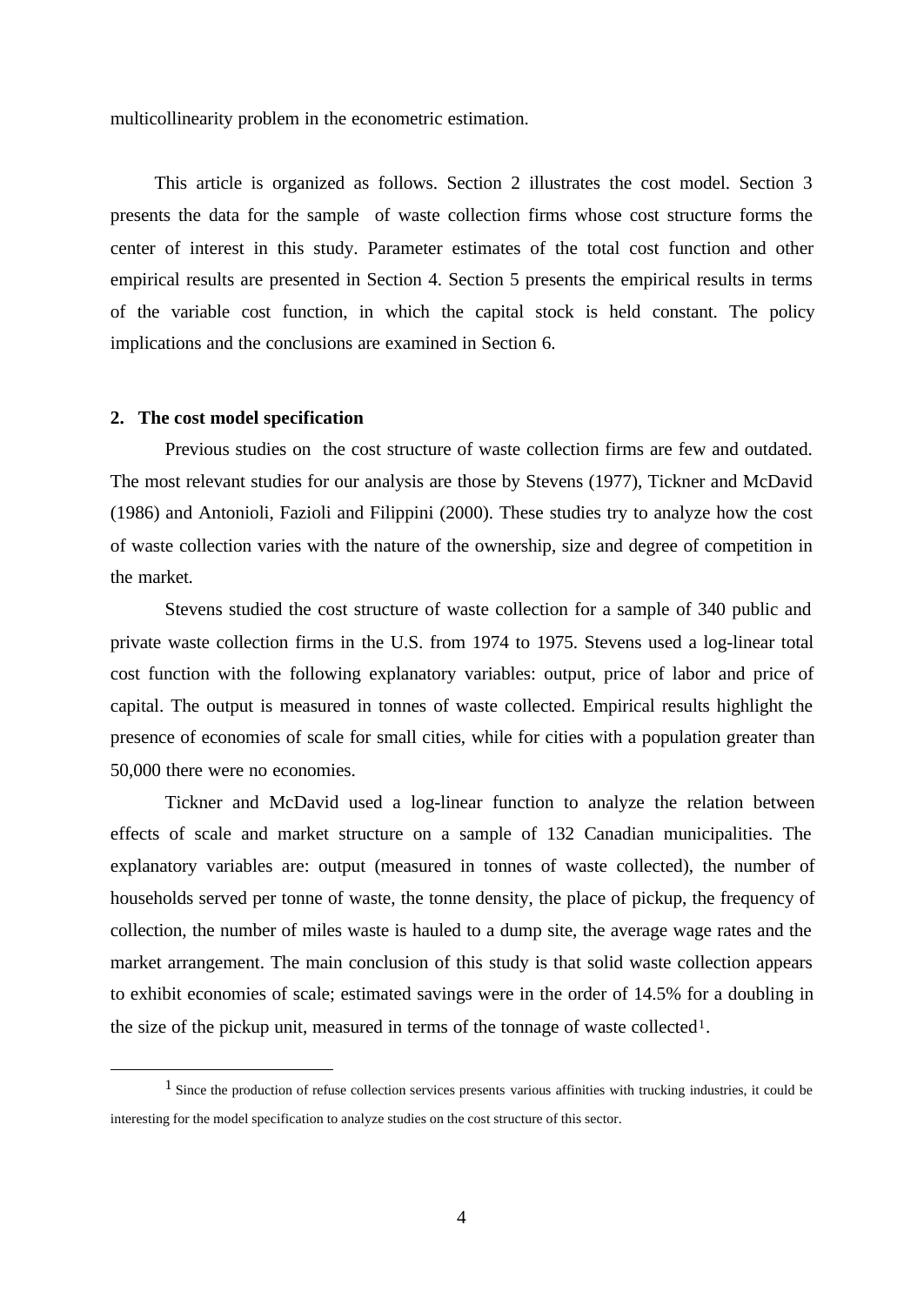Antonioli et al. (2000) have performed an econometric analysis of economies of scale and density using a total cost function. Their study found evidence for the hypothesis of the presence of economies of scale and density in this industry. The present paper, instead, attempts to estimate both total and variable cost functions in order to address the reliability and consistency of the estimation results obtained using both models.

The two major improvements of this study and of the study by Antonioli et al. (2000) in comparison to the studies by Stevens (1977) and by Tickner and McDavid (1986), are therefore: the utilization of a more sophisticated functional form and a more sophisticated econometric procedure.

For the specification of the cost model we have considered a waste collection and disposal firm with three inputs, labor (L), capital (K) and energy (E), which collects a single output Q on a network of size N. Network size can be defined, for instance, by the length of the roads on the waste collection itinerary.

If it is assumed that the firm minimizes cost and that the isoquants are convex, a total cost function can be written as:

$$
CT = C(Q, Pl, Pe, Pk, N, DSM, DRT, DFRE, T)
$$
\n<sup>(1)</sup>

where *CT* represents total cost and Q is the output represented by the total of tonnes of waste collected, and *Pl, Pe* and *Pk* are the prices of labor, fuel and capital, respectively. The size and extent of the network is measured by the length of the roads on the rubbish collection itinerary. DSM is a dummy variable which carries value 1 if firms are Type II (firms which primarily collect and treat the garbage) and 0 value if firms are Type I (firms which collect, treat and organize the disposal). DRT is a dummy variable bearing value 1 if the firm give the treatment of collected waste in outsourcing and 0 value otherwise, DFRE is a dummy variable bearing value 1 if the frequency of collection per week is higher than 3 times, which is the normal frequency adopted by local councils, and 0 value otherwise. T is a time variable which captures the shift in technology representing change in technical efficiency.

The properties of the cost function (1) are that it is concave and linearly homogeneous in input prices and non-decreasing in input prices and output.<sup>2</sup>

Estimation of cost function (1) requires the specification of a functional form. The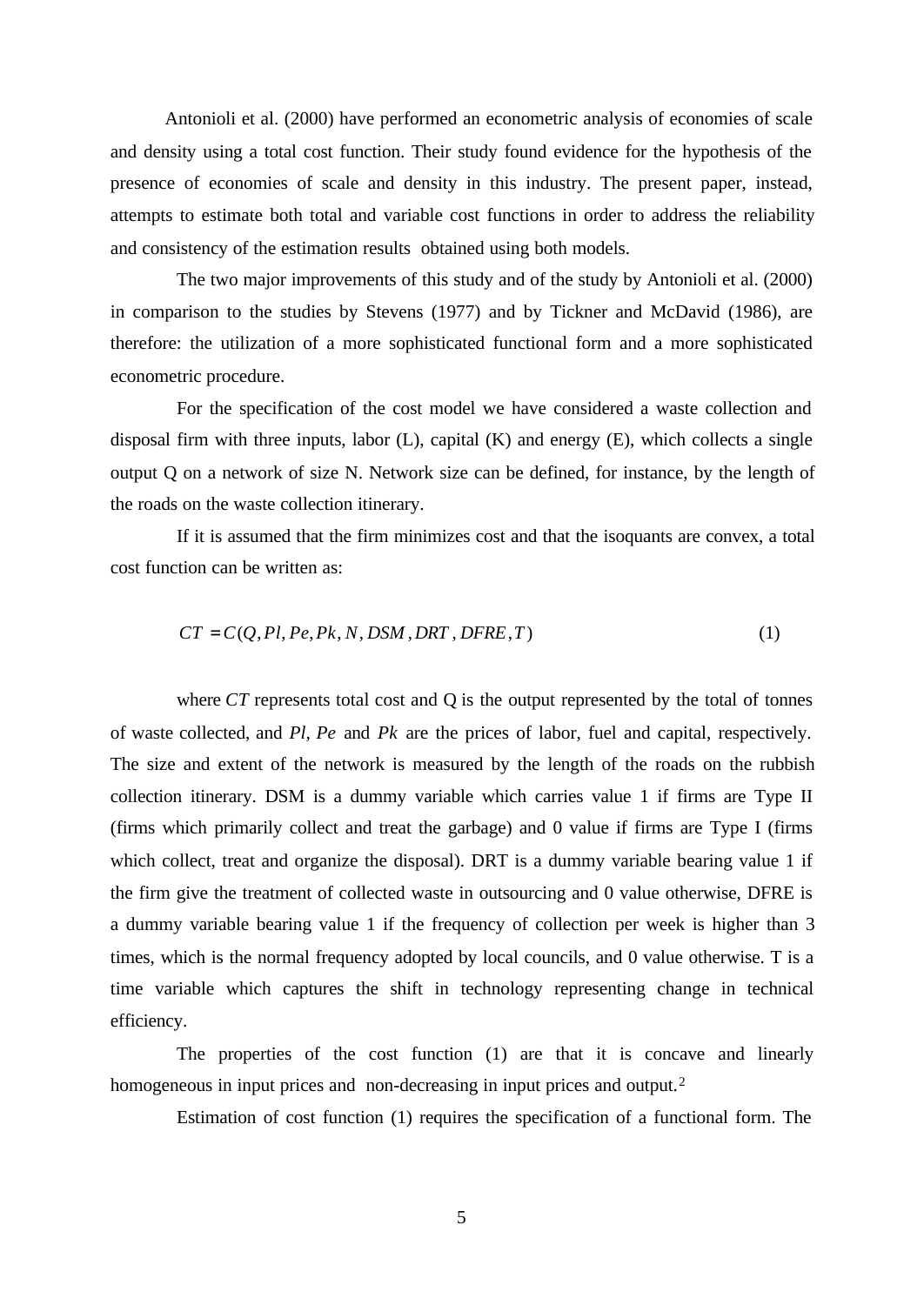translog cost function offers an appropriate functional form for answering questions about economies of scale and density. <sup>3</sup> Most important for our purposes, it imposes no a priori restrictions on the nature of technology, allowing the values for economies of scale and density to vary with output. The translog approximation to (1) is

$$
\ln\left(\frac{CT}{P_K}\right) = \mathbf{a}_0 + \mathbf{a}_Q \ln Q + \mathbf{a}_{PL} \ln\left(\frac{Pl}{P_K}\right) + \mathbf{a}_N \ln N + \frac{1}{2} \mathbf{a}_{QQ} (\ln Q)^2 + \frac{1}{2} \mathbf{a}_{PLPL} (\ln \frac{Pl}{P_K})^2 + \frac{1}{2} \mathbf{a}_{NN} (\ln N)^2 + \mathbf{a}_{QPL} \ln Q \ln \left(\frac{Pl}{P_K}\right) + \mathbf{a}_{QN} \ln Q \ln N + \mathbf{a}_{NPL} \ln N \ln Pl + \mathbf{a}_{DSM} DSM + \mathbf{a}_{DFR} DRT + \mathbf{a}_{DFRE} DFRE + \mathbf{a}_T T
$$
 (2)

The price of fuel does not appear in (2) because its value is the same for all firms of the sample.

Note that by normalizing total cost and input prices by one of the input prices, we impose the theoretical condition that the cost function is linearly homogeneous in input prices. In order to improve the efficiency of the estimation of least squares parameter estimates for the cost function, a cost system is estimated. This system consists of the translog cost function (2) and the factor share equation (3). The price by which we normalize is that of the input whose share equation we dropped from the estimating system.

By applying Shephard's lemma, the resulting share equations take the familiar form:

$$
S_L = \mathbf{a}_{PL} + \mathbf{a}_{PL} \ln(\frac{Pl}{Pk}) + \mathbf{a}_{QPL} \ln Q + \mathbf{a}_{NPL} \ln N
$$
 (3)

where  $S_L$  is the share of labor in total costs.

# **3. Data**

l

The model is estimated for panel data of publicly-owned waste collection firms serving Italian municipalities and provinces.

Our study is based principally on a database managed by CISPEL (The Italian National Association of Local Public Services Firms), which collects financial and production data

<sup>2</sup>See Cornes (1992), p.106.

<sup>&</sup>lt;sup>3</sup> A translog function requires the approximation of the underlying cost function to be made at a local point, which in our case is taken at the median point of all variables. Thus, all independent variables are normalized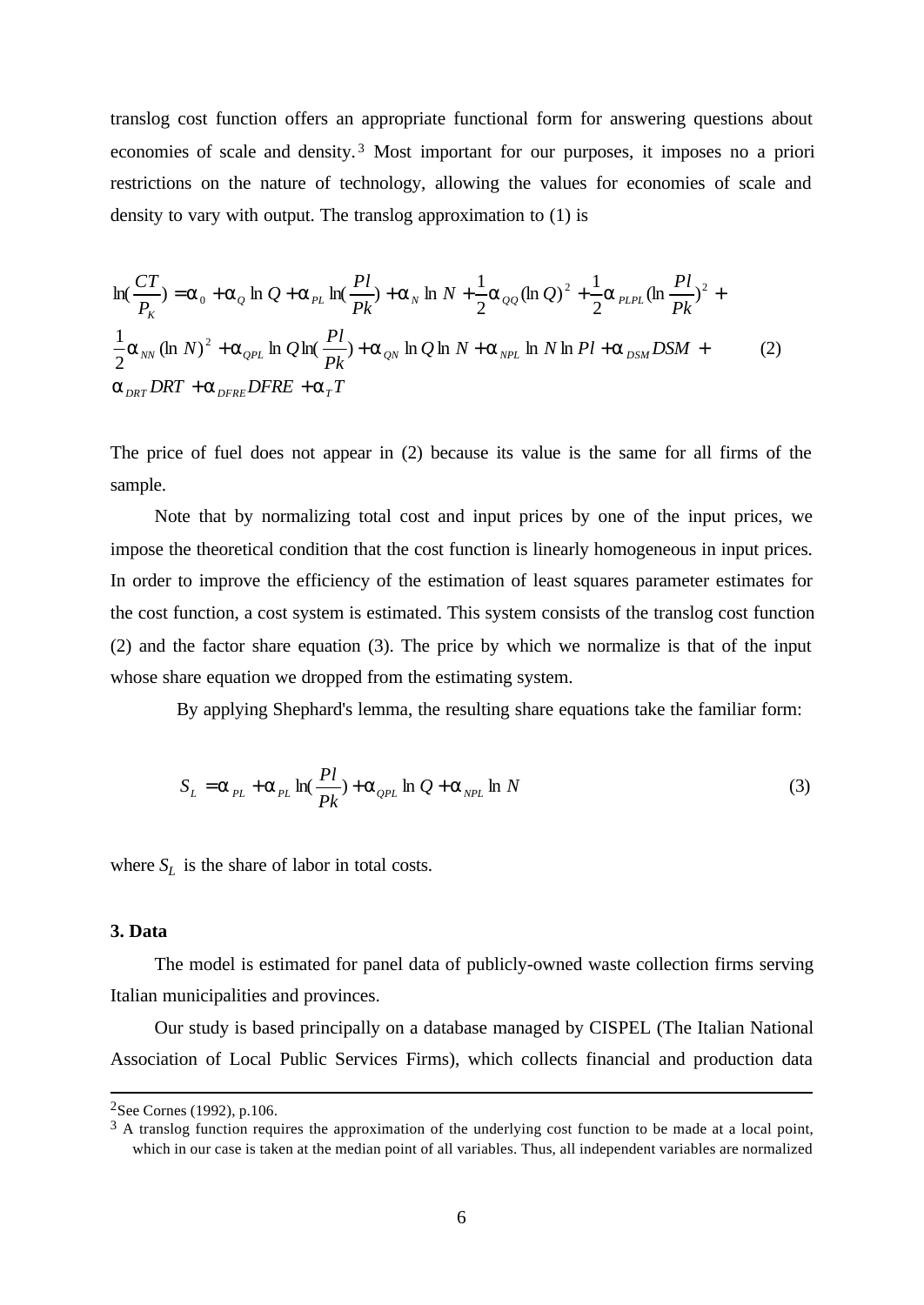yearly for a sample of 117 waste and disposal collection firms. Additional technical and economic information was obtained from a database on the waste collection sector built up by NOMISMA and from a questionnaire sent to firms.

This collection and merging of information resulted in a sample of 30 waste and disposal collection firms for which all appropriate data are available. For estimations, panel data for five years, 1991, 1992, 1993, 1994 and 1995, have been used.

The necessary data include the total tonnes of waste collected per year, the total km of roads swept per year, the average prices of fuel, capital and labor, the average weekly frequency of collection and sweeping activity and the disposal system.

Total yearly production cost is equated to the sum of direct costs<sup>4</sup>, labor costs and capital costs. Average yearly wage rates are estimated as the labor expenditure divided by the number of employees.

Following Friedlander and Wang Chang (1983) and Filippini and Maggi (1993), the capital price is calculated from the residual capital costs divided by the capital stock. Residual cost is total cost minus labor and fuel cost. The capital stock is defined as the number of vehicles used in the firms. $5$ 

For the variable cost function, variable cost is equated to the sum of labor cost and energy cost, and the capital stock is approximated by the number of vehicles.

In table 1 we present some statistics of the variables considered in the model (1).

| Variables     | Unit of measurement         | 1.Quartile | Median     | 3.Quartile  |
|---------------|-----------------------------|------------|------------|-------------|
|               |                             | (small)    | (medium)   | (large)     |
| Total cost    | Italian Mio £.              | 6,189      | 12,488     | 47,158      |
| Variable cost | Italian Mio £.              | 3.325      | 6,614      | 19,068      |
| Labor price   | Italian £ for               |            |            |             |
|               | worker unit                 | 51,331,000 | 55,786,000 | 61,333,000  |
| Capital price | Italian £. For capital unit |            |            |             |
|               |                             | 64,887,000 | 94,946,000 | 169,340,000 |
| Capital proxy | Number of vehicles          | 33         | 84.5       | 146         |
| Output        | Tonnes of waste collected   | 23,387     | 39,395     | 95,419      |

|  | Table 1: Descriptive statistics |  |
|--|---------------------------------|--|
|--|---------------------------------|--|

at their median point.

l

<sup>4</sup> Direct costs are costs of purchased goods and services.

 $<sup>5</sup>$  Unfortunately no data are available which would allow the calculation of the capital stock using the perpetual</sup> inventory method.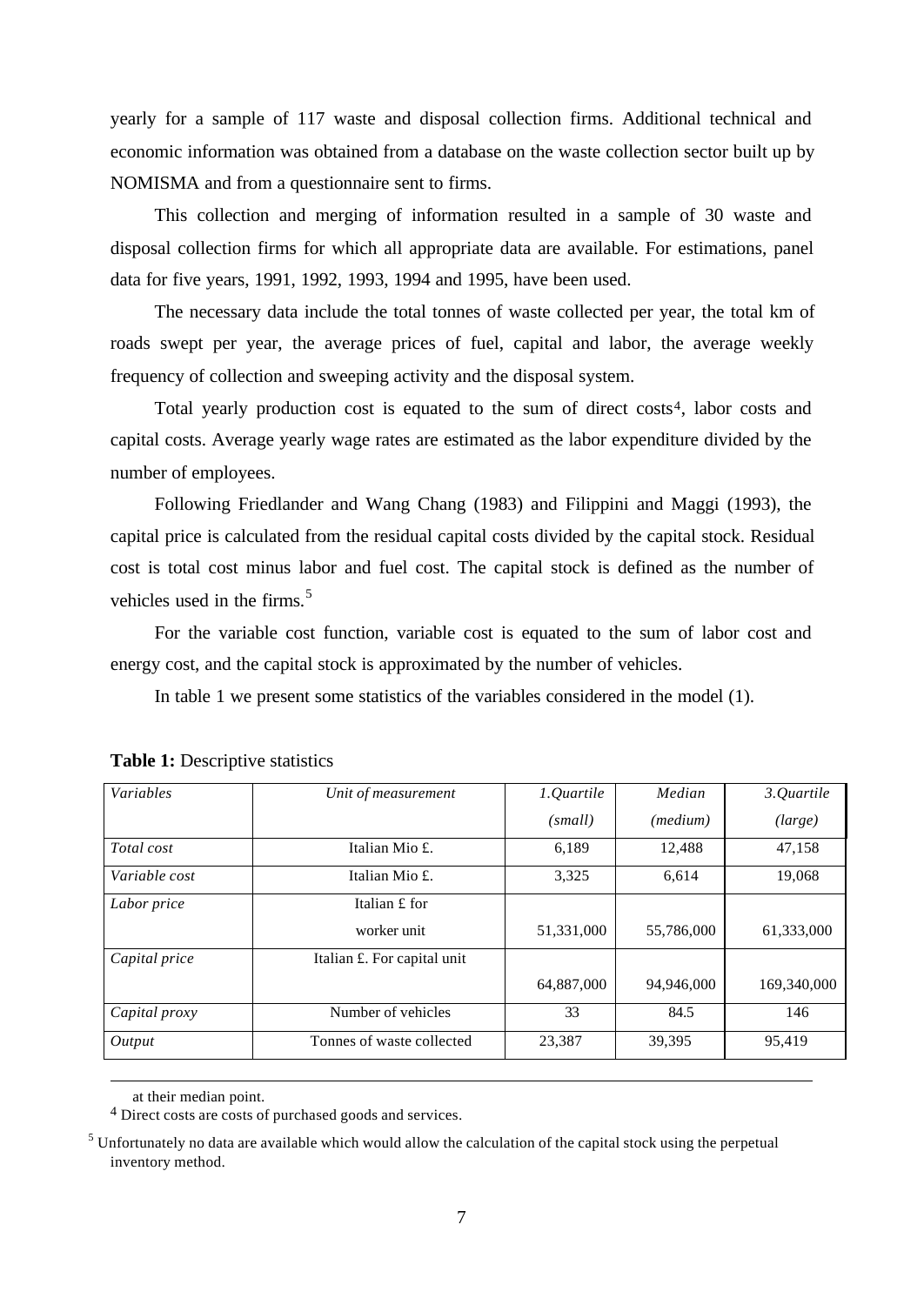| Linear Km           | Linear Km                | 14,976    | 41,121 |        | 119,080 |
|---------------------|--------------------------|-----------|--------|--------|---------|
| Municipality        | Number of municipalities |           |        | 3      | 13      |
| <b>Network</b>      | Linear Km                | 101.14    |        | 217.57 | 509.83  |
|                     |                          |           |        |        |         |
|                     |                          | No of $0$ |        |        | No of 1 |
| Dummy Type I        | Takes the value 0 or 1   | 16        |        |        | 4       |
| Dummy for treatment | Takes the value 0 or 1   | 15        |        |        |         |
|                     |                          |           |        |        | 15      |

# **4. Total cost function results**

l

The estimating form of the total cost model consists of equation (2) plus one share equation defined in (3).6 Estimation was carried out using iterative Zellner's technique (1962). The resulting estimates are equivalent to maximum likelihood estimates, and they are invariant to which share equation is deleted (Barten 1969).

The estimated coefficients and their associated standard errors of the cost model (2) are presented in Table 2. The estimated function is well behaved. Most of the parameter estimates are statistically significant.

Since total cost and the regressors are in logarithms and have been normalized, the first order coefficients are interpretable as cost elasticities evaluated at the sample median. All these coefficients have the expected signs and are highly significant. The output elasticity is positive and implies that an increase in the production will increase total cost. A 1% increase in the quantity of waste collected will increase the total cost by approximately 0.8%.

The cost elasticity with respect to size of the waste collection network is positive and implies that an increase in the length of the network to be swept will increase total cost.

| Coefficient | Total cost function   |
|-------------|-----------------------|
| an          | 22.840***             |
|             | (0.081)<br>$0.765***$ |
| $a_Q$       | (0.049)               |

**Table 2** Total cost and variable cost parameter estimates (standard errors in parentheses)

<sup>6</sup> To implement this regression system we assume the conventional error specification proposed by Christenseen and Greene (1976).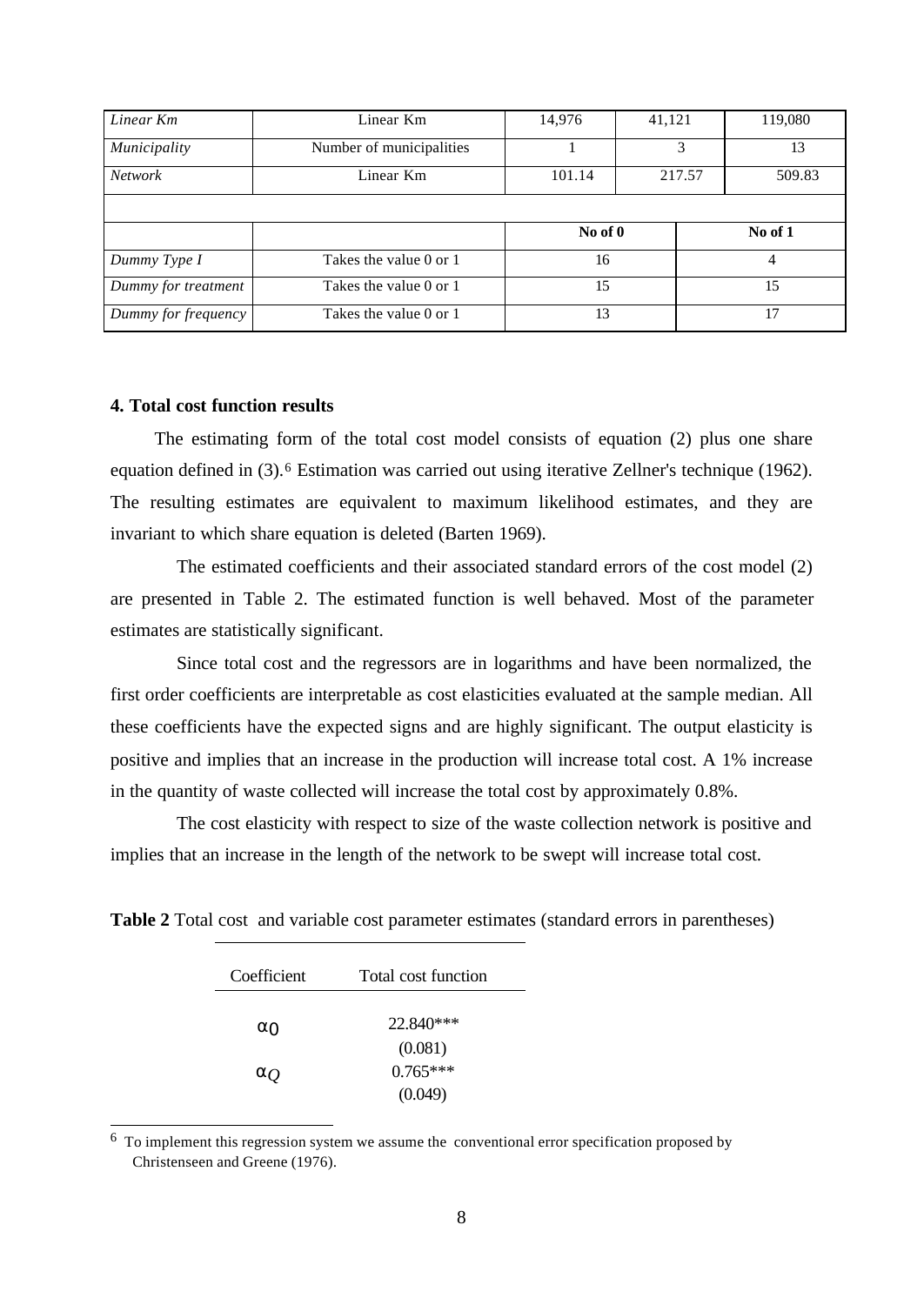| $a_N$                           | $0.078**$   |
|---------------------------------|-------------|
|                                 | (0.040)     |
| ap $\cal L$                     | $0.524***$  |
|                                 | (0.011)     |
| a $\varrho\varrho$              | 0.024       |
|                                 | (0.065)     |
| $\boldsymbol{a}_{NN}$           | $0.144*$    |
|                                 | (0.080)     |
| $a$ p $L$ p $L$                 | $0.069***$  |
|                                 | (0.011)     |
| $\boldsymbol{a}_{\mathcal{Q}N}$ | 0.098       |
|                                 | (0.060)     |
| $a_{QPL}$                       | 0.004       |
|                                 | (0.014)     |
| $a_{NPL}$                       | $0.042**$   |
|                                 | (0.014)     |
| $\bm{a}_{DSM}$                  | $-0.447***$ |
|                                 | (0.073)     |
| $\boldsymbol{a}_{DRT}$          | $0.221***$  |
|                                 | (0.062)     |
| adfre                           | $0.498***$  |
|                                 | (0.070)     |
| a $\scriptstyle T$              | $-0.003$    |
|                                 | (0.016)     |
| Adjusted $R^2$                  |             |
| for the system                  | 0.877       |

\*, \*\*, \*\*\*: significantly different from zero at the 90%, 95%, 99% confidence level.

Labor, diesel oil and capital cost shares are positive, implying that the cost function grows monotonically in input prices. The dummy variable DSM has a significant negative coefficient. This result is not surprising, because Type II firms are not responsible for the disposal of rubbish. The dummy variable representing the outsourcing of collected waste treatment is positive. This result implies that the outsourcing policy, in a perspective of cost analysis, is not appealing. Finally, the effects of the frequency of collection on the cost (DFRE) have a positive impact on the total waste collection and destruction costs.

Parameter estimates of the translog cost function satisfy the regularity condition of concavity in input prices at the median point of approximation, which requires that the ownprice elasticities of inputs be negative and that the Hessian Matrix,  $\left[\partial^2 C / \partial w_i \partial w_j\right]$ , be negative semi-definite. Because homogeneity in input prices and symmetry of the second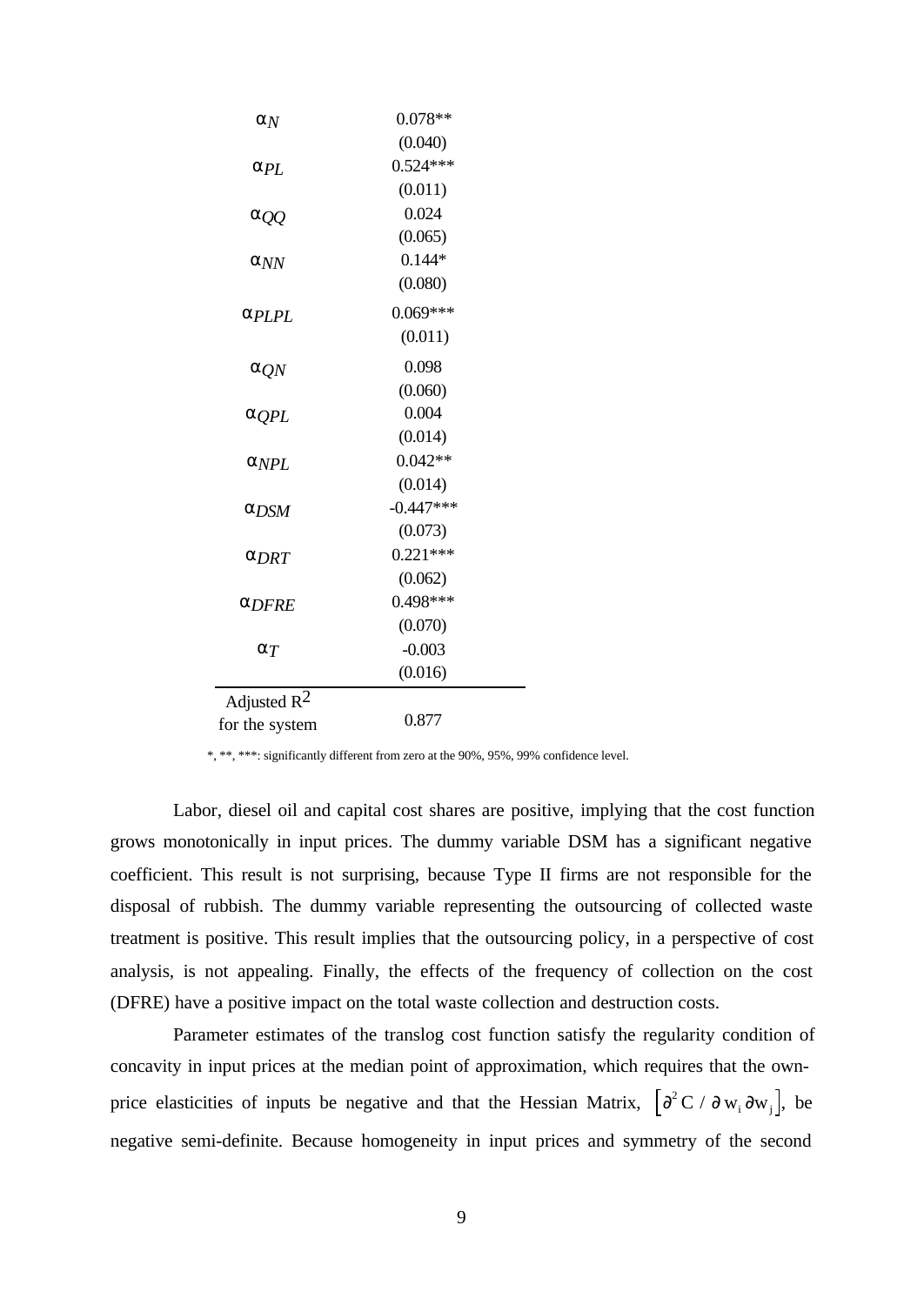order terms were imposed, the estimated functions satisfy all regularity conditions of a theoretically valid total cost model.

The inclusion in the cost function of the size of the waste collection network allows for the distinction of economies of density and economies of scale. Following Caves et al. (1984) and Filippini (1998), we define economies of density (ED) as the proportional increase in total costs brought about by a proportional increase in output, holding all input prices and the size of the network fixed. This is equivalent to the inverse of the elasticities of total cost with respect to output,

$$
ED_{TC} = \frac{1}{\frac{\partial \ln TC}{\partial \ln Q}}
$$
(4)

We identify economies of density if ED is greater than 1, and accordingly, we identify diseconomies of output density if ED is below 1. In the case of  $ED = 1$  no economies or diseconomies of output density exist. Economies of density exist if the average costs of a waste collection firm decrease as the volume of waste collected to a fixed length of network increases. This measure is relevant to decide whether side-by-side competition or local franchised monopoly are the most efficient form in the waste collection industry.

Economies of scale (ES) are defined as the proportional increase in total costs brought about by a proportional increase in output and the size of the network and holding all input prices fixed. Economies of scale (ES) can thus be defined as

$$
ES_{TC} = \frac{1}{\frac{\partial \ln TC}{\partial \ln Q} + \frac{\partial \ln TC}{\partial \ln N}}
$$
(5)

We identify economies of customer density if ES is greater than 1, and accordingly, we identify diseconomies of scale if ES is below 1. This measure is relevant for analyzing the impact on cost of merging two adjacent waste collection firms.

In order to gain a better idea of economies of scale and density in this industry, we calculated equation (4) and (5) for small, medium, and large firms, respectively.<sup>7</sup> We note

l

<sup>&</sup>lt;sup>7</sup> Equations (4) and (5) have been evaluated at the input prices of the median company.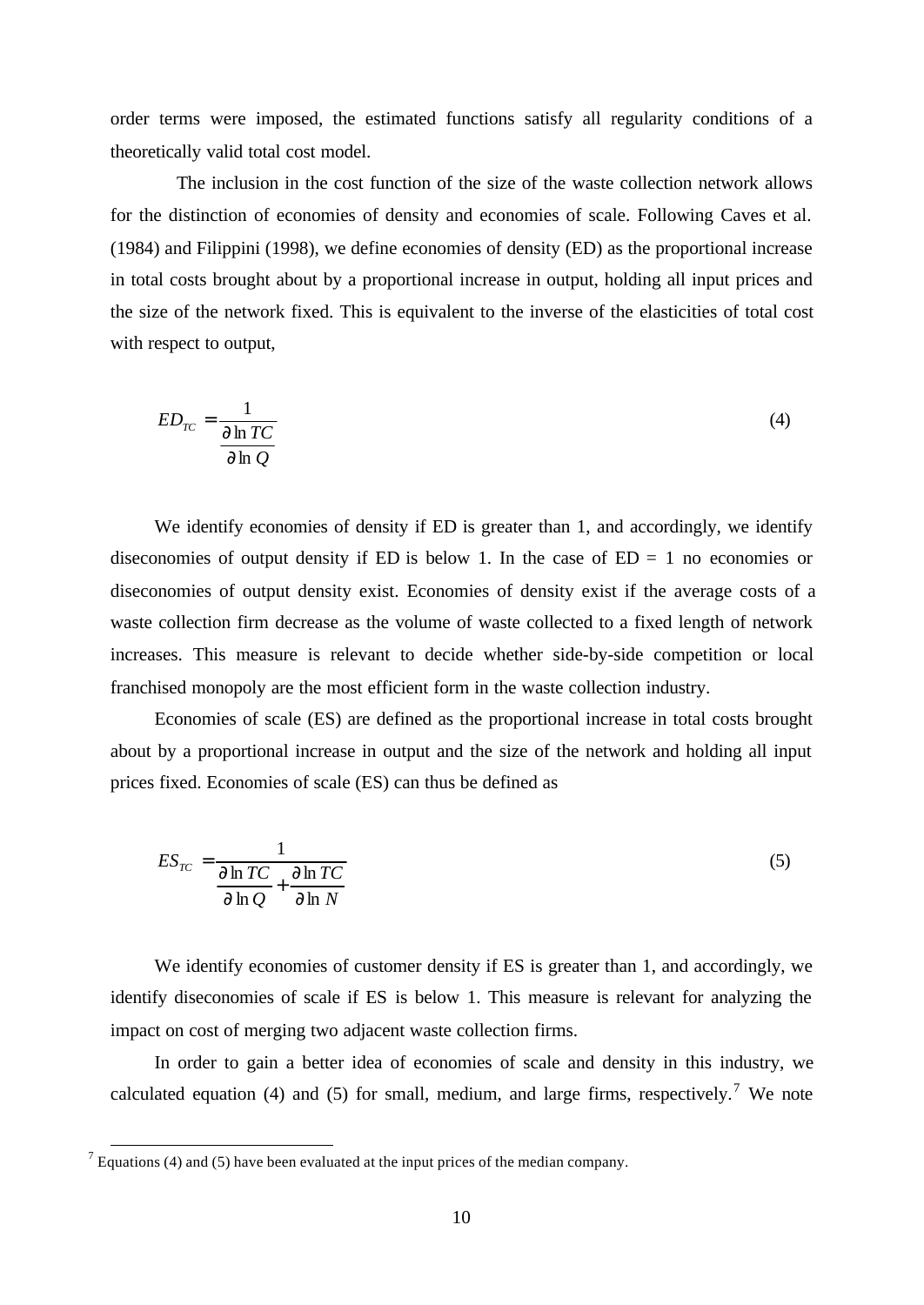that most indicators for economies of scale and economies density are greater than 1, which means that the majority of the Italian waste collection firms operate at an inappropriately low scale and density level. As expected, the values of the economies of density are higher than those of the economies of scale. Moreover, large firms are characterized by diseconomies of scale. Concerning large firms, it can be concluded that the optimal size of the route network is lower than 500 km and is approximately 400 km.

|       | Small<br>$Q = 23.387$ t,<br>$N=96$ km | Medium<br>$Q = 39.395$ t,<br>$N = 213,80$ km | Large<br>$Q = 95.419 t$<br>$N = 505,23$ km |
|-------|---------------------------------------|----------------------------------------------|--------------------------------------------|
| $E_D$ | 1.48                                  | 1.31                                         | 1.15                                       |
| Es    | 1.67                                  | 1.19                                         | 0.88                                       |

**Table 3.** Economies of scale and density – Total cost function

The results indicate that generally the cost of serving a market of size *y* over a territory with one firm is lower than the cost of serving the same market with *n* competitive firms.

# **5. The variable cost function results**

In the previous section we utilized a long-run cost function which invokes the assumption that electricity waste collection firms are in static equilibrium, using all inputs at their optimal levels. This section contends that this assumption may be fallacious and presents a specification that allows for the possibility that firms are not in static equilibrium with respect to one factor of production, capital stock. If it is the case that the firms are not in equilibrium with respect to this quasi-fixed input, then measures of economies of scale and density based on estimates of the long-run cost function may be not precise.

The translog variable cost function is written in the same manner as the total cost function (1) except that:

- 1. variable cost (CV) replaces total cost as the dependent variable. Variable yearly production cost is equated to the sum of labor and energy cost;
- 2. the price of capital is replaced by a proxy for the capital stock  $(K)$ , which in this study is defined as the number of vehicles used in the firm;
- 3. the total labor input cost shares is replaced by the variable labor input cost shares.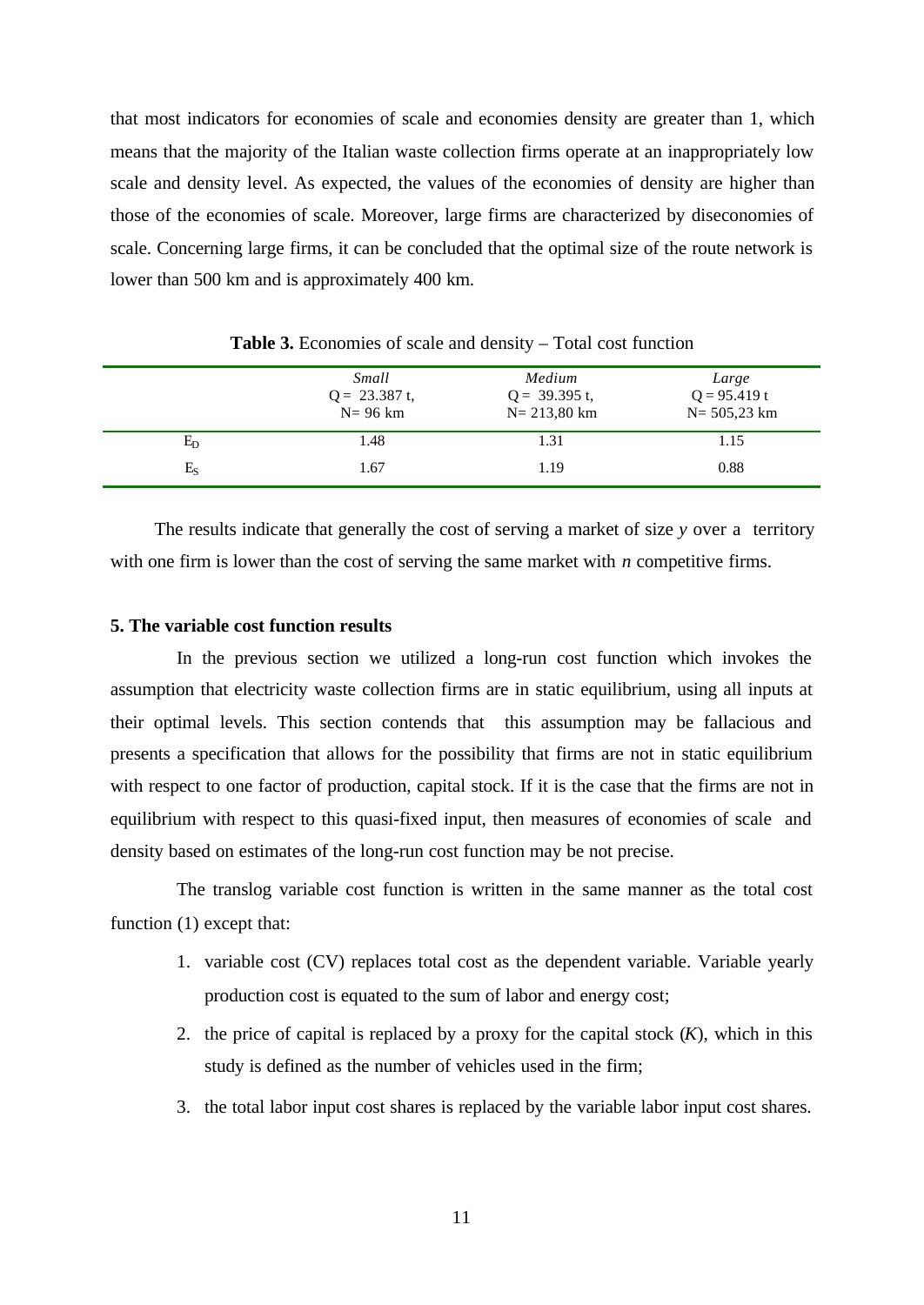In this case, the translog variable cost function is:

$$
\ln CV = \mathbf{a}_0 + \mathbf{a}_Q \ln Q + \mathbf{a}_{PL} \ln Pl + \mathbf{a}_N \ln N + \mathbf{a}_K \ln K + \frac{1}{2} \mathbf{a}_{QQ} (\ln Q)^2 + \frac{1}{2} \mathbf{a}_{PLPL} (\ln Pl)^2 + \frac{1}{2} \mathbf{a}_{NN} (\ln N)^2 + \frac{1}{2} \mathbf{a}_{KK} (\ln K)^2 + \mathbf{a}_{QPL} \ln Q \ln Pl + \mathbf{a}_{QN} \ln Q \ln N + \mathbf{a}_{OK} \ln Q \ln K + \mathbf{a}_{PLN} \ln Pl \ln N + \mathbf{a}_{PLK} \ln Pl \ln K + \mathbf{a}_{NS} \ln N \ln K + \mathbf{a}_{DSM} \ln SM + \mathbf{a}_{DFR} \ln PR + \mathbf{a}_{DRT} \ln RN
$$

(6)

The estimated coefficients and their associated standard errors of the variable cost model are also presented in Table 4.

**Table 4** Variable cost parameter estimates (standard errors in parentheses)

| Coefficient                                        | Variable cost function |
|----------------------------------------------------|------------------------|
| aŋ                                                 | 22.120***              |
|                                                    | (0.074)                |
| $\bm{a}\mathcal{Q}$                                | $0.635***$             |
|                                                    | (0.068)                |
| $a_N$                                              | $0.018***$             |
|                                                    | (0.036)                |
| ${\boldsymbol{a}}{\boldsymbol{p}}{\boldsymbol{L}}$ | $0.477***$             |
|                                                    | (0.015)                |
| $a_{Q\bar Q}$                                      | $0.345**$              |
|                                                    | (0.136)                |
| $\boldsymbol{a}_{NN}$                              | 0.004                  |
|                                                    | (0.061)                |
| apLPL                                              | $-0.051**$             |
|                                                    | (0.024)                |
| $a_{QN}$                                           | $-0.132**$             |
|                                                    | (0.063)                |
| $a_{QPL}$                                          | $0.064**$              |
|                                                    | (0.026)                |
| $a_{NPL}$                                          | $0.035**$              |
|                                                    | (0.017)                |
| aĸ                                                 | $0.229***$             |
|                                                    | (0.057)                |
| akk                                                | $0.598***$             |
|                                                    | (0.109)                |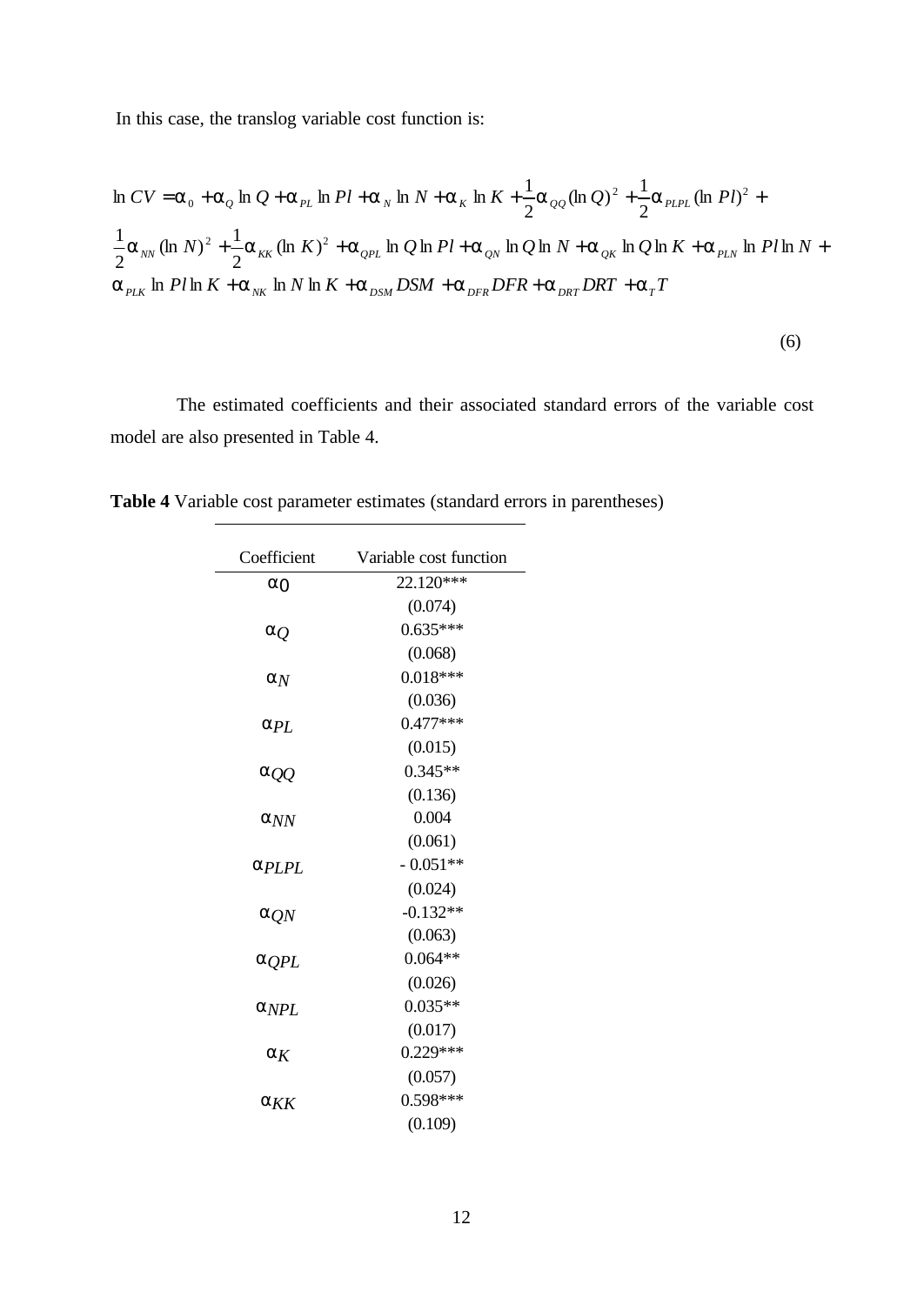| akpl              | $-0.073**$  |
|-------------------|-------------|
|                   | (0.022)     |
| $a_{\mathit{KQ}}$ | $-0.394***$ |
|                   | (0.103)     |
| akn               | $0.272***$  |
|                   | (0.042)     |
| apsm              | $-0.468***$ |
|                   | (0.572)     |
| $\bm{a}_{DRT}$    | -0.054      |
|                   | (0.048)     |
| adfre             | $0.526***$  |
|                   | (0.056)     |
| a $\tau$          | $0.044***$  |
|                   | (0.012)     |
| Adjusted $R^2$    |             |
| for the system    | 0.922       |

A well-defined variable cost function should be increasing with respect to output and input prices, concave with respect to input prices and non-increasing with respect to capital stock.

The coefficients of output and input prices have the expected signs and are highly significant. The cost elasticity of output is less than 1. This measure indicates, for example, that a 1% increase in the quantity of collected waste will increase the variable costs by approximately 0.86%.

The labor cost share is positive, implying that the variable cost function is monotonically increasing in input prices. The coefficient of capital stock is positive, pointing to increases in variable costs with increases in capacity at the sample median. This result indicates that marginal increases in capital stock cause an increase in variable costs rather than a decrease as normally expected in cost theory. <sup>8</sup>

A possible reason for this result is proposed by Guyomard and Vermersch (1989) and by Filippini (1996), who support the idea that the incorrect sign of the coefficient of the capital stock may be derived from multicollinearity between the output and the capital stock. To determine whether multicollinearity between output and capital stock variables is causing a problem, we follow Judge et al. (1988) and Greene (1993) and examine the simple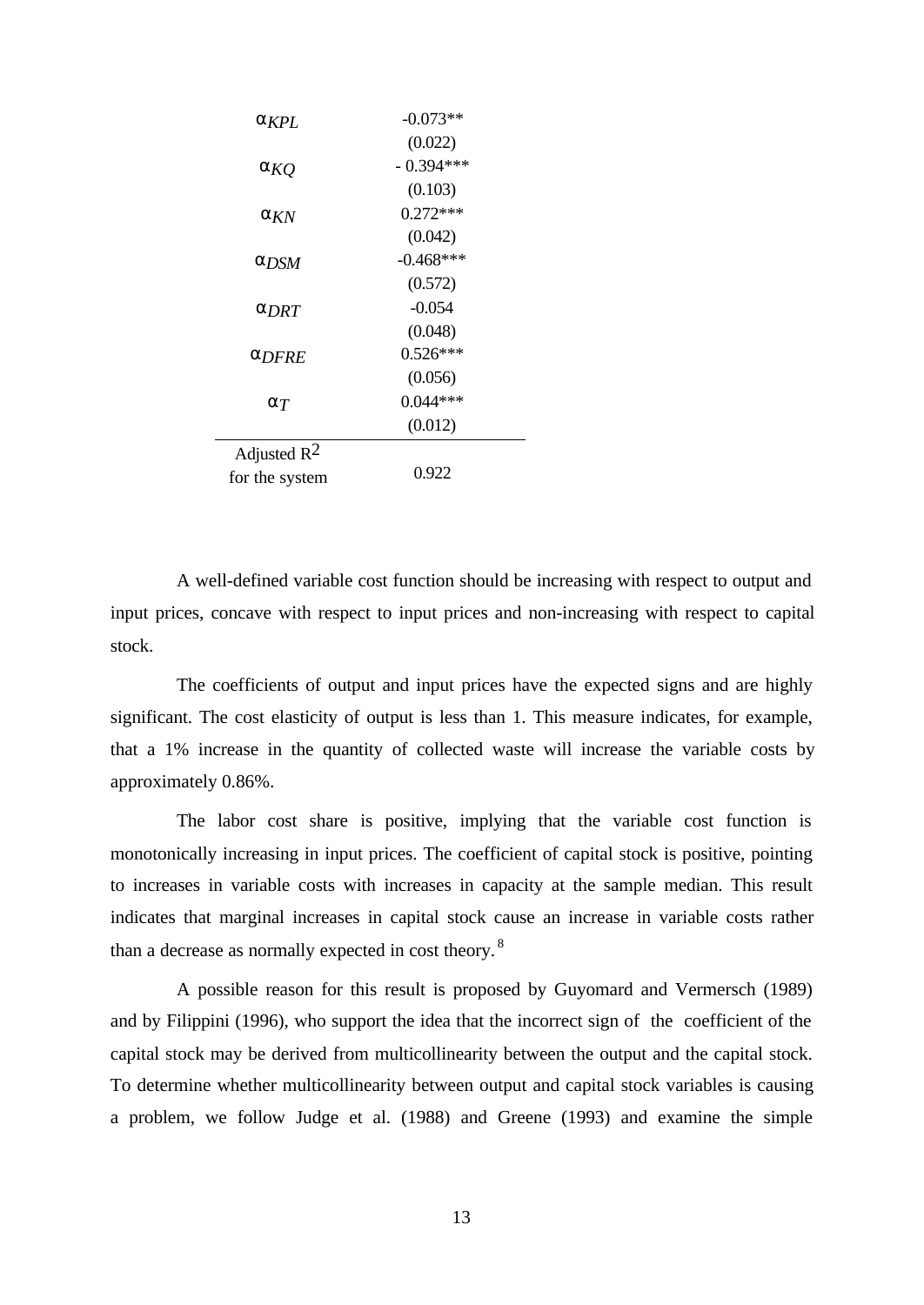correlation coefficients among all the explanatory variables as well as the condition number of these variables. We found some values of the simple correlation coefficient greater than 0.9. As expected, these high correlation coefficients are observed between capital stock and output, and between the interaction variables that include output and capital. Moreover, the value of the condition number confirms the existence of a multicollinearity problem.

The existence of this econometric problem does not allow a precise interpretation of the sign of the capital stock and, therefore, a precise the calculation of the values of the economies of density and scale.

In the case of a variable cost function, the definitions of economies of density and scale are modified in the following way:

$$
ED_{VC} = \frac{1 - \frac{\partial \ln VC}{\partial \ln K}}{\frac{\partial \ln VC}{\partial \ln Q}}
$$
(6)

$$
ES_{VC} = \frac{1 - \frac{\partial \ln VC}{\partial \ln K}}{\frac{\partial \ln VC}{\partial \ln Q} + \frac{\partial \ln VC}{\partial \ln N}}
$$
(7)

Table 5 presents the estimates of economies of density and economies of scale computed for small, medium, and large firms, respectively. <sup>9</sup> We note that the indicators for economies of scale and economies density for small and medium firms are greater than 1. The These results confirm the empirical results obtained in the estimation of the total cost function reported in Table 4. The values of the economies of scale and density for the larger firms are lower than one and lower than those found in the total cost function. This difference could be due to the econometric problem mentioned before.

**Table 5.** Economies of scale and density – Variable cost function

| Small           | Medium          | Large           |
|-----------------|-----------------|-----------------|
| $Q = 23.387$ t, | $Q = 39.395$ t, | $Q = 95.419 t$  |
|                 |                 | $N = 505,23$ km |
|                 |                 |                 |

8 See Chambers (1988).

l

 $9^9$  Equations (6) and (7) have been evaluated at the input prices of the median company.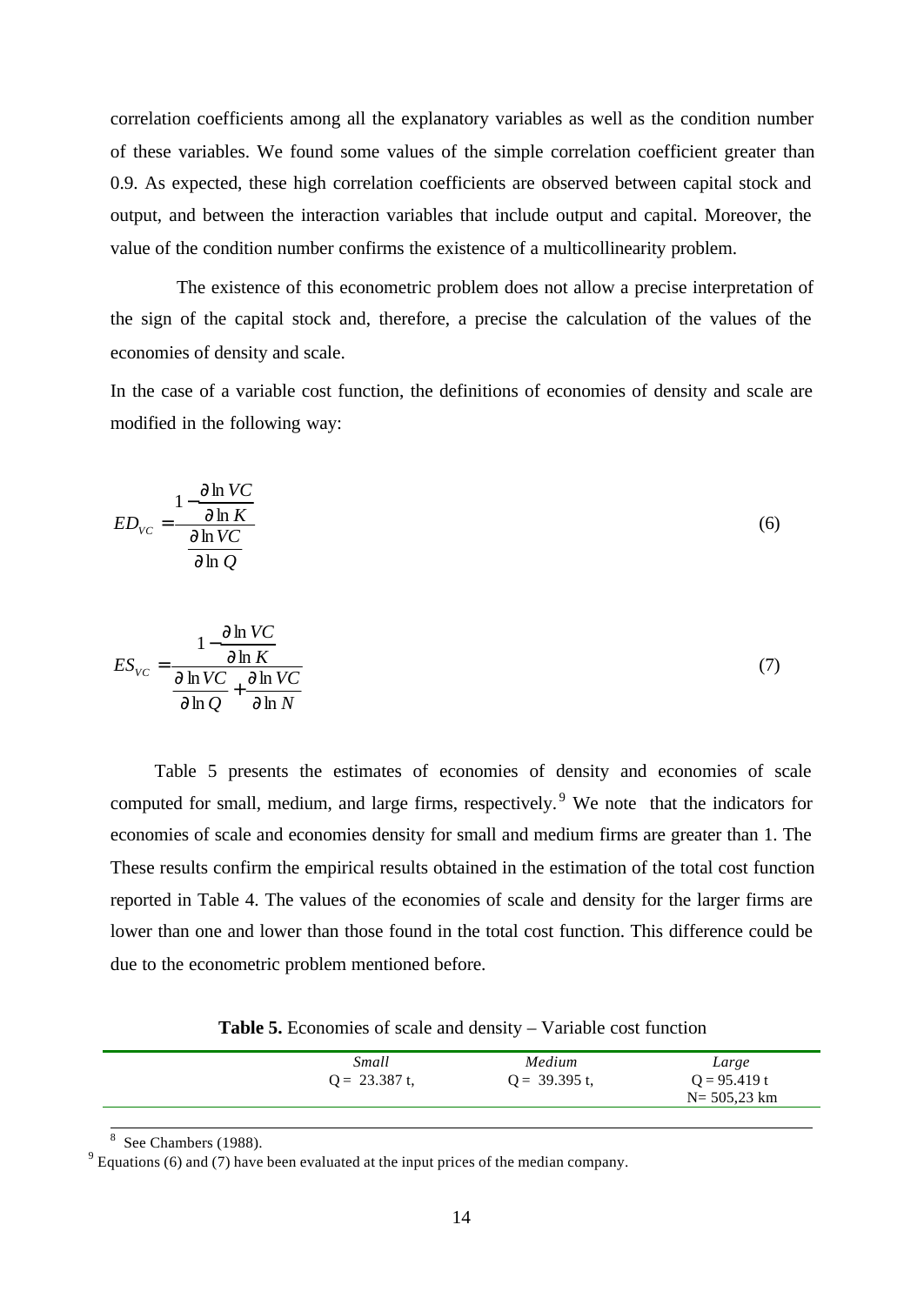|       | $N=96$ km | $N = 213,80$ km |      |
|-------|-----------|-----------------|------|
| Eŋ,   | 1.73      | 1.ZI            | 0.92 |
| $E_S$ | 3.69      | 1.18            | 0.68 |

# **6. Conclusions**

The purpose of this study was to analyze the cost structure of the Italian waste collection industry in order to assess economies of density and economies of scale. In particular, policy-makers are interesting in cost information in this industry in order to determine the desirability of competition in the collection sector. A translog total cost function and a variable cost function were estimated using panel data for a sample of 30 waste collection firms over the period 1991-1995.

In both models, results indicate the existence of economies of density and economies of scale for most output levels. However, the results from the variable cost function could be biased due to the presence of multicollinearity between output and capital stock variables.

The empirical evidence suggests that franchised monopolies, rather than side-by-side competition, is the most efficient form of production organization in the waste collection industry. Further, the majority of the firms are not operating at an optimal scale. Therefore, the consolidation of adjacent service territories in small provinces is likely to reduce costs.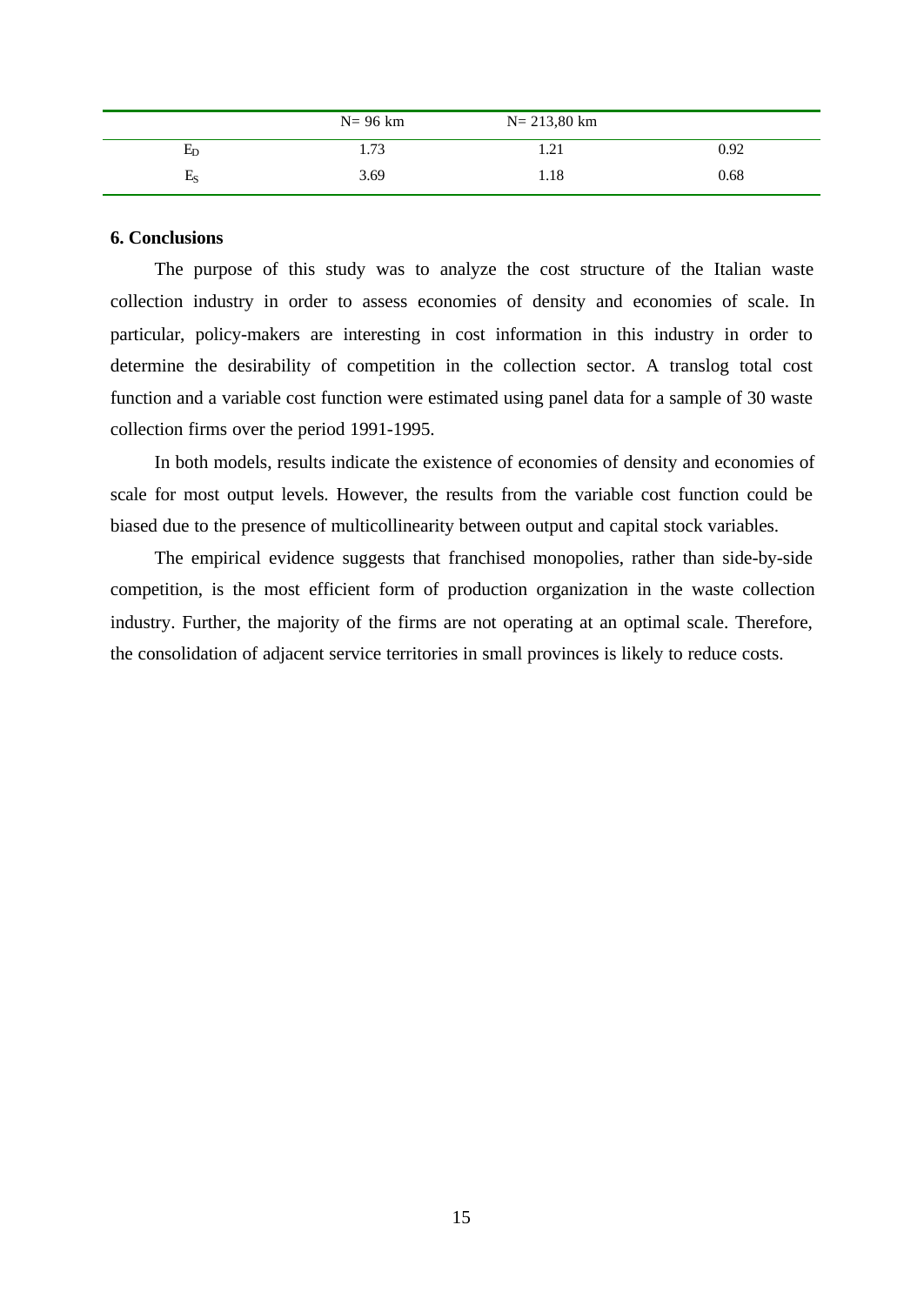# **References**

Antonioli, Fazioli, Filippini "Analisi dei rendimenti di scala per il servizio di igiene urbana in Italia", 2000, forthcoming in "Economie delle fonti dell'Energia e dell'ambiente"

- Barten, A.P., 1969, *Maximum Likelihood Estimation of a Complete System of Demand Equations*, European Economic Review, 1, 25-29
- Caves, W.C., Christensen, L.R., Tretheway, M.W., 1984, *Economies of Density versus Economies of scale: Why Trunk and Local Service Airline Costs Differ*, Rand Journal of Economics, 15, 471-489
- Christensen, L.R., Greene, W.H., 1976, *Economies of scale in U.S. Electric power generation*, Journal of Political Economy, 84, 665-675
- CISPEL, *Annuario Ufficiale Economico-Statistico* 1997
- Cornes, R., 1992, *Duality and Modern Economics*, Cambridge University Press, Cambridge
- Filippini, M., Maggi, R., 1993, *Efficiency and Regulation in the Case of the Swiss Private Railways*, Journal of Regulatory Economics, 5, 199-216
- Filippini, M., 1998, *Are Municipal Electricity Distribution Utilities Natural Monopolies*?. Annals of public and cooperative economics, 2, 157-174
- Sbandati A., Cima S., 1999, *L'economia dei rifiuti solidi urbani*, Franco Angeli
- Stevens, B.J., 1977, *Scale, market structure, and the cost of waste collection*, The review of Economics and Statistic, 60, 438-448
- Tickner, G., Mc David, J., 1986, *Effects of scale and market structure on the costs of residential solid waste collection in Canadian cities*, Public Finance Quarterly, 14, 371-391
- Zellner, A., 1962, *An Efficient Method of Estimating Seemingly Unrelated Regressions and Test for Aggregation Bias*, Journal of the American Statistical Association, 58, 348-368.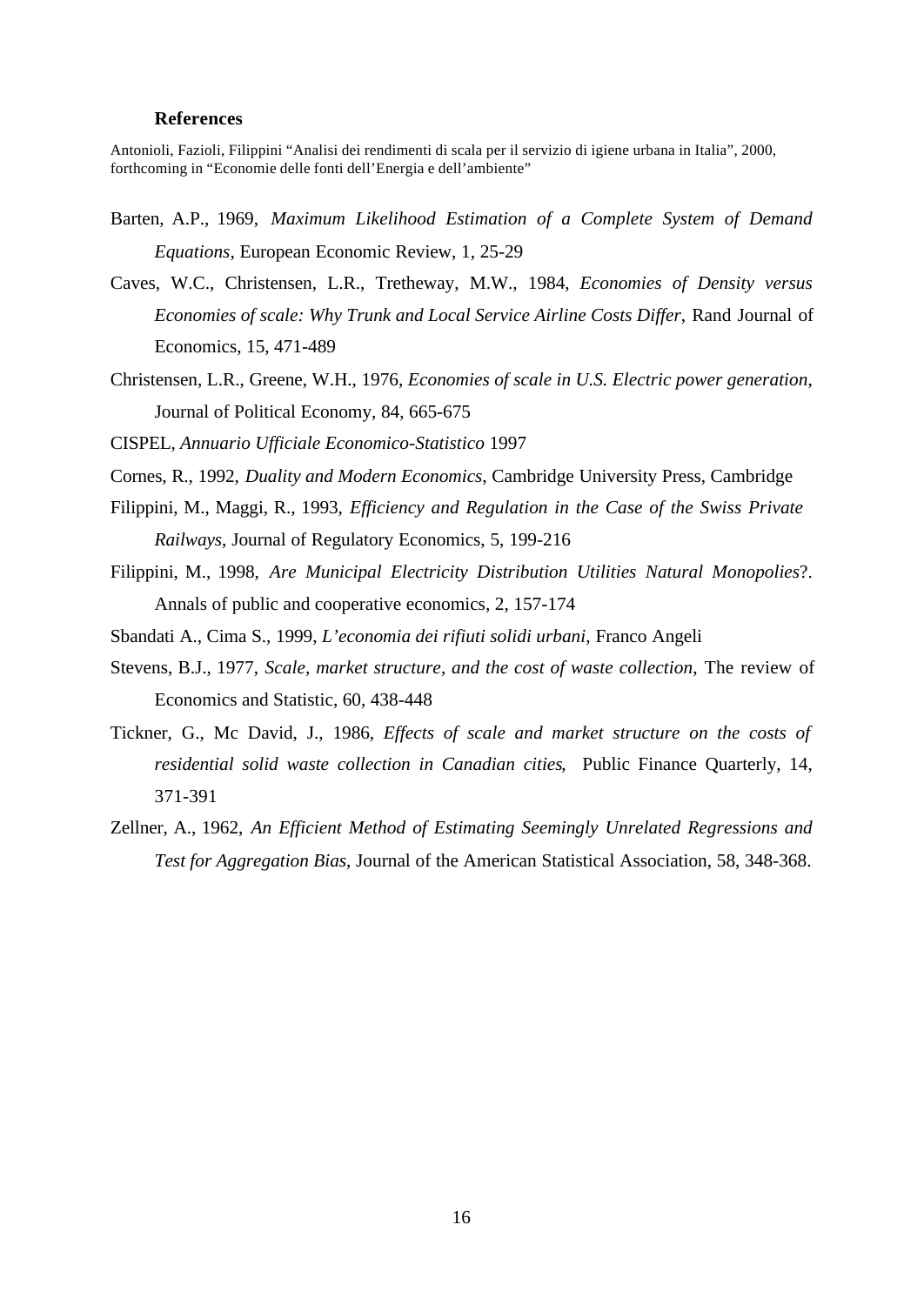### QUADERNI DELLA FACOLTÀ

*I quaderni sono richiedibili (nell'edizione a stampa) alla Biblioteca universitaria di Lugano via Ospedale 13 CH 6900 Lugano tel. +41 91 9124675 ; fax +41 91 9124647 ; e-mail: biblioteca@lu.unisi.ch La versione elettronica (file PDF) è disponibile all'URL: http://www.lu.unisi.ch/biblioteca/Pubblicazioni/f\_pubblicazioni.htm*

*The working papers (printed version) may be obtained by contacting the Biblioteca universitaria di Lugano via Ospedale 13 CH 6900 Lugano tel. +41 91 9124675 ; fax +41 91 9124647 ; e-mail: biblioteca@lu.unisi.ch The electronic version (PDF files) is available at URL: http://www.lu.unisi.ch/biblioteca/Pubblicazioni/f\_pubblicazioni.htm*

#### Quaderno n. 98-01

**P. Balestra**, *Efficient (and parsimonious) estimation of structural dynamic error component models*

# Quaderno n. 99-01

**M. Filippini**, *Cost and scale efficiency in the nursing home sector : evidence from Switzerland*

### Quaderno n. 99-02

**L. Bernardi**, *I sistemi tributari di oggi : da dove vengono e dove vanno*

#### Quaderno n. 99-03

**L.L. Pasinetti**, *Economic theory and technical progress*

#### Quaderno n. 99-04

**G. Barone-Adesi, K. Giannopoulos, L. Vosper**, *VaR without correlations for portfolios of derivative securities*

#### Quaderno n. 99-05

**G. Barone-Adesi, Y. Kim,** *Incomplete information and the closed-end fund discount*

#### Quaderno n. 99-06

**G. Barone-Adesi, W. Allegretto, E. Dinenis, G. Sorwar**, *Valuation of derivatives based on CKLS interest rate models*

### Quaderno n. 99-07

**M. Filippini, R. Maggi, J. Mägerle** , *Skalenerträge und optimale Betriebsgrösse bei den schweizerische Privatbahnen*

#### Quaderno n. 99-08

**E. Ronchetti, F. Trojani**, *Robust inference with GMM estimators*

#### Quaderno n. 99-09

**G.P. Torricelli**, *I cambiamenti strutturali dello sviluppo urbano e regionale in Svizzera e nel Ticino sulla base dei dati dei censimenti federali delle aziende 1985, 1991 e 1995*